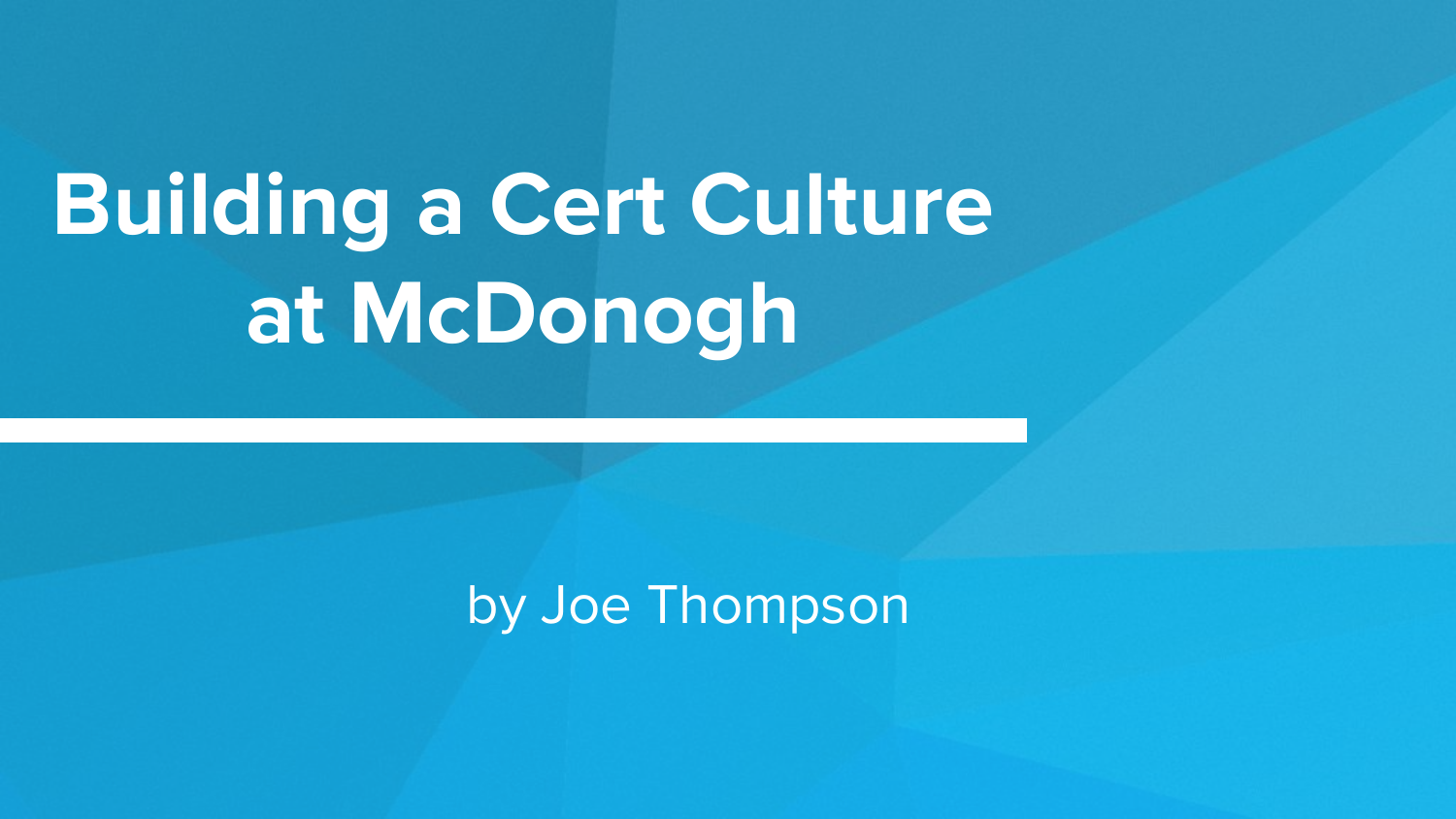# VASA Dreamed of This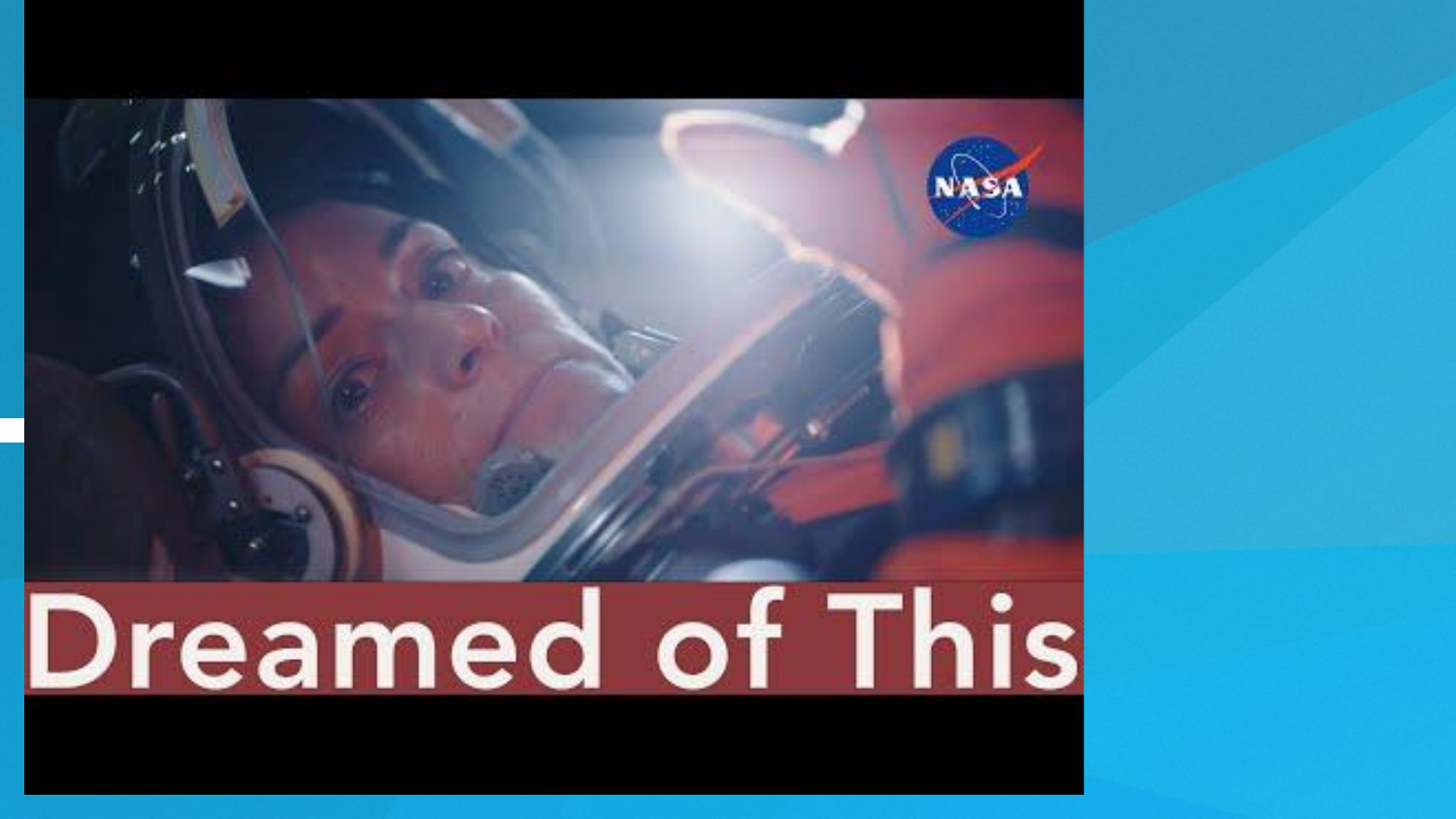## "Beyond the AP"

Think of the AP as a "founding cert"....but we can do better.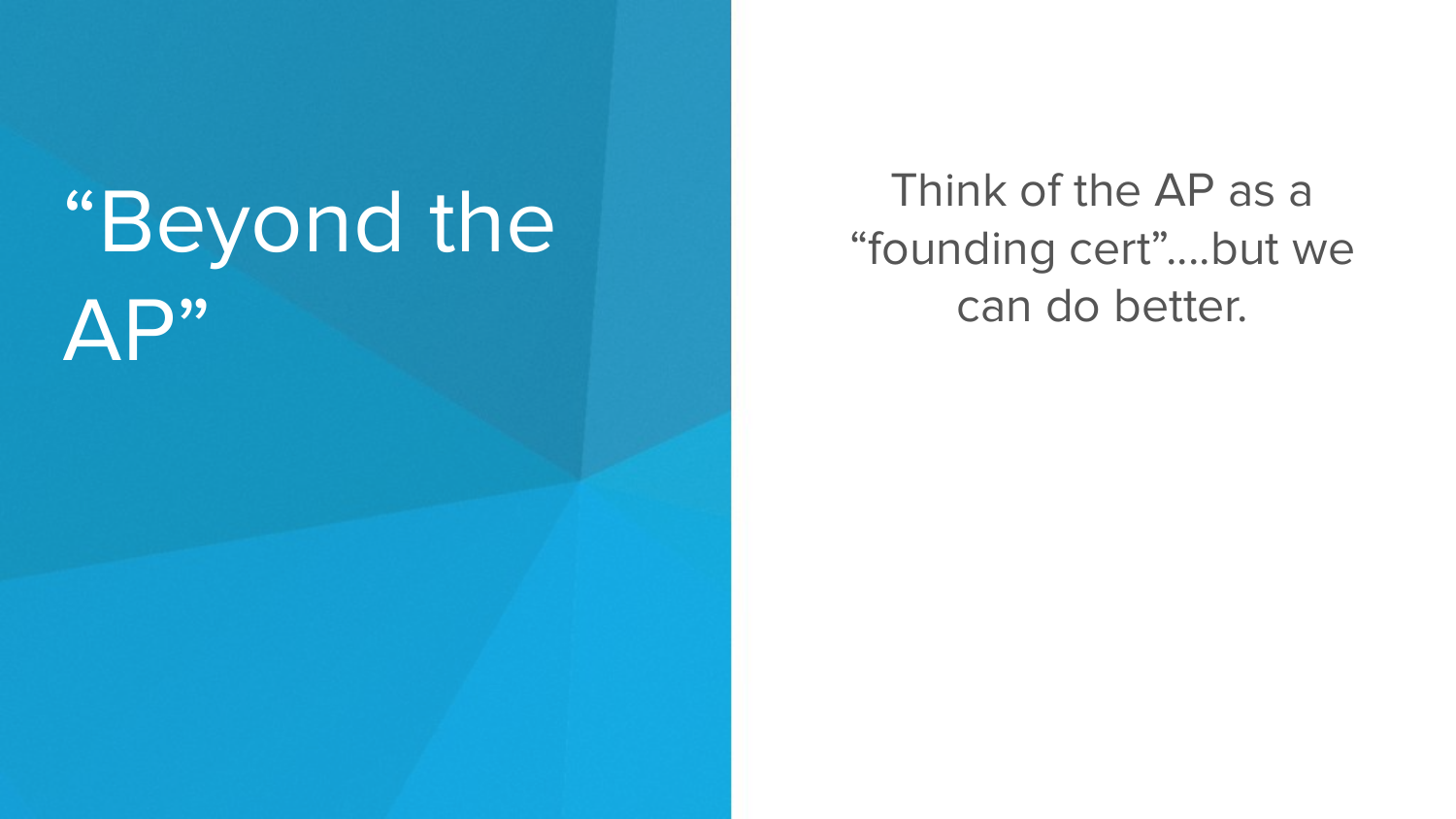## **The AP in CS "A" has issues**

- Only offered 1 day a year
- Not recognized by colleges for placement (typically)
- Over reliance on language skills to ferret out meaning in both MCQ and FRQ (discussion)
- Can intimidate students both before exam and after.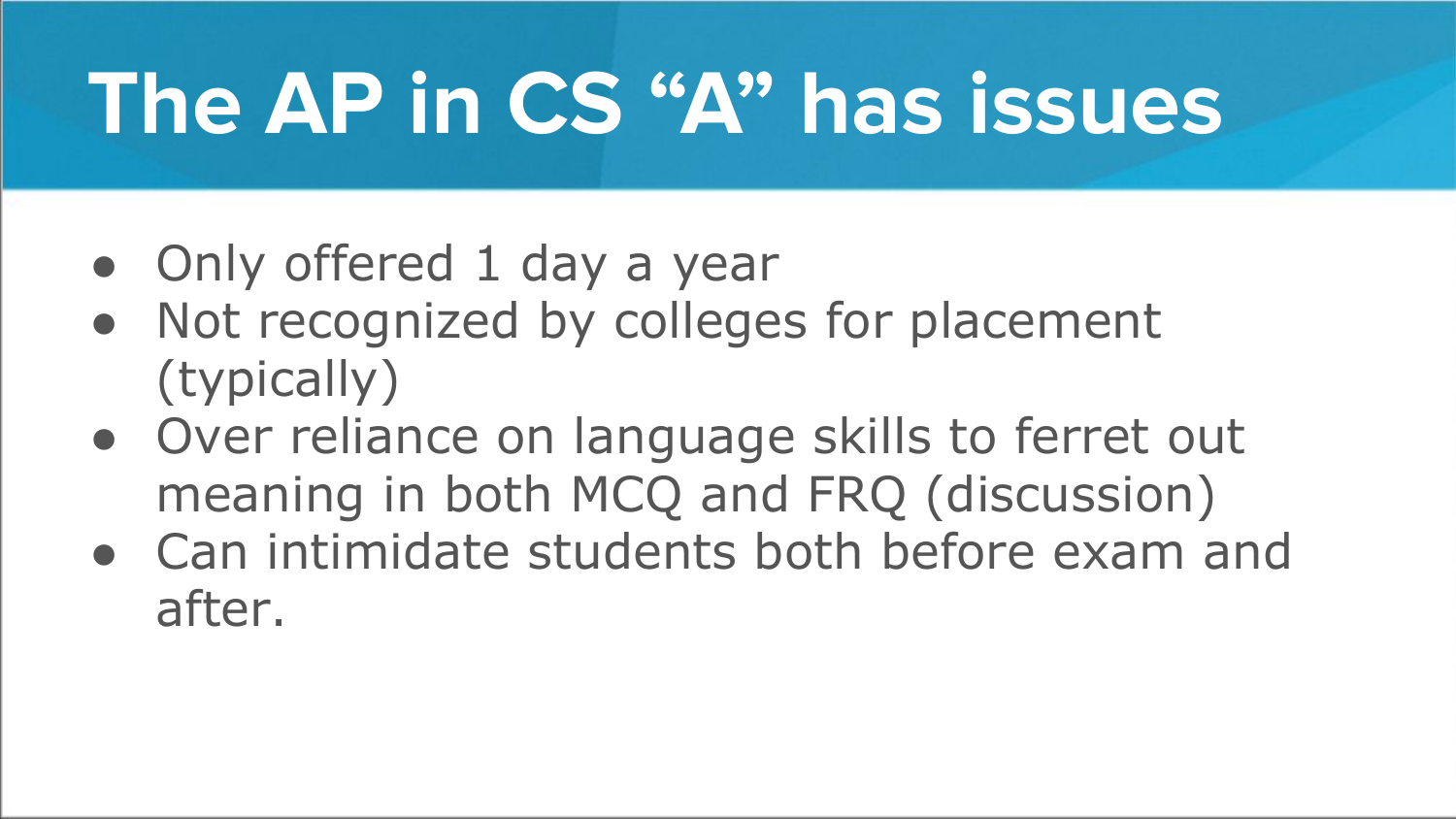#### **Basic Problem**

"Weed out" exam/course promotes silo and eliminates students when industry/agencies need lots of people.

They do not want us weeding students out, they want us producing people who can help their teams get things done.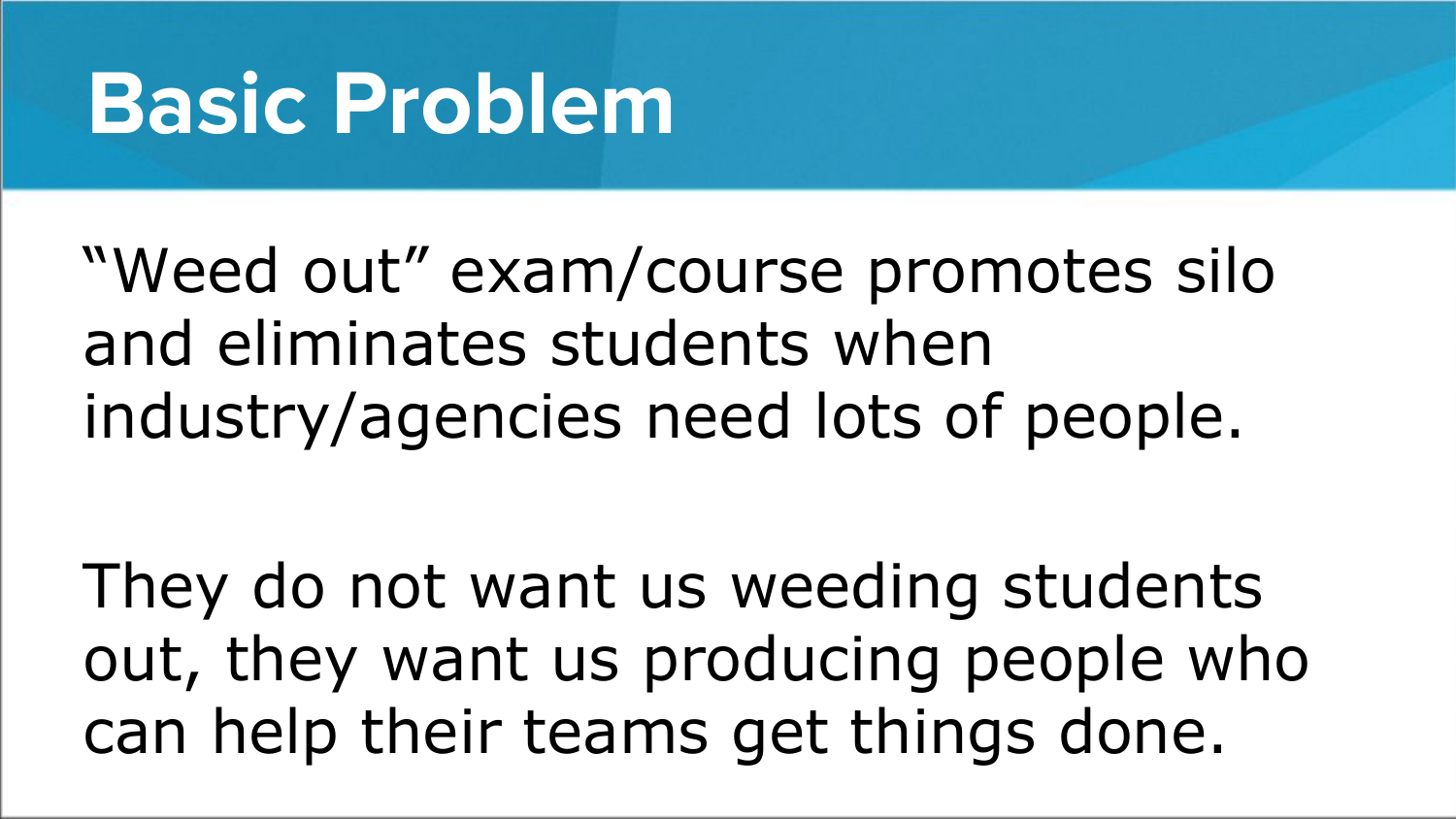## What if you could….

- Take a cert when you are ready
- Not ready? Postpone!
- Acquire a credential that will qualify you for a job
- Indicate to everyone that you are a lifelong learner and a continuous improver
- Work to improve during vacations and holidays, on your schedule
- Set yourself apart in applications for college and internships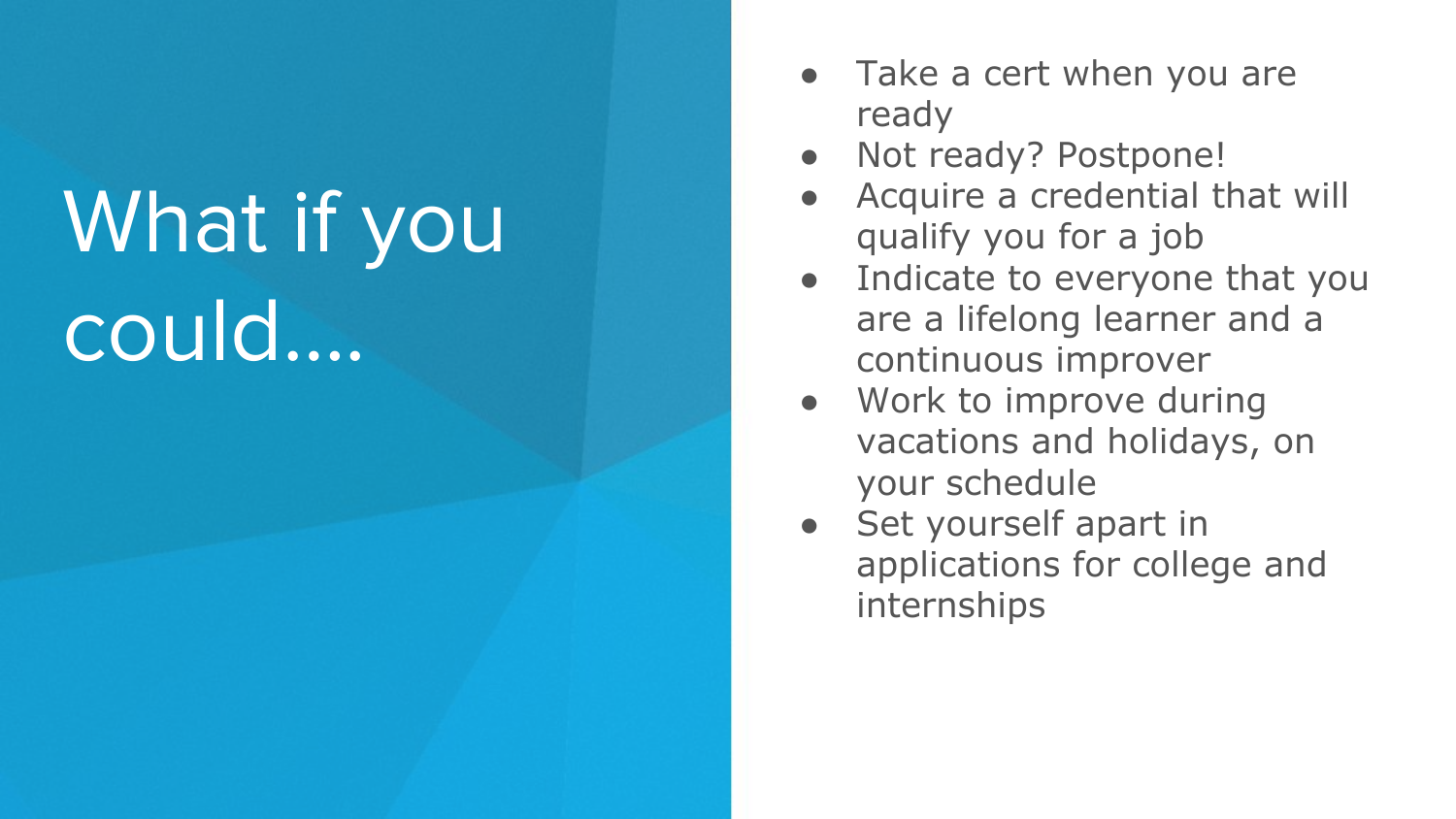## **Happy news**

• There is tremendous demand for our students. We need to make them aware that coding is a good path forward for them, all of them.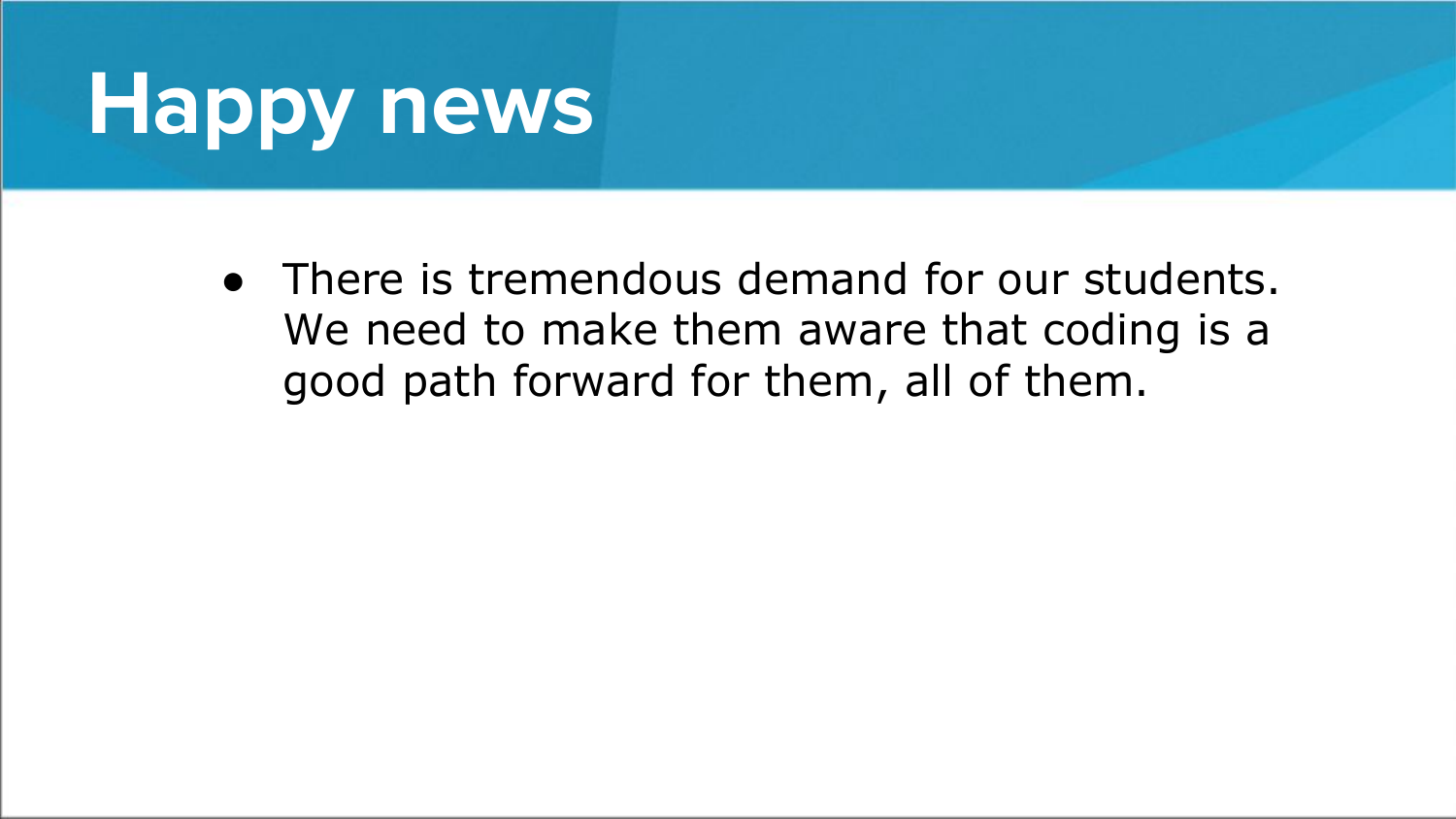## **GM hiring 3000 engineers**

**GM** 

#### GM to hire 3,000 for tech jobs as part of EV push

**Kalea Hall** The Detroit News

Published 12:49 p.m. ET Nov. 9, 2020 | Updated 6:01 p.m. ET Nov. 9, 2020





GM is battling its Silicon Valley competition for talent to be able to achieve its mantra of zero crashes, zero emissions and zero congestion, and to provide connected software that puts them ahead of the competition.

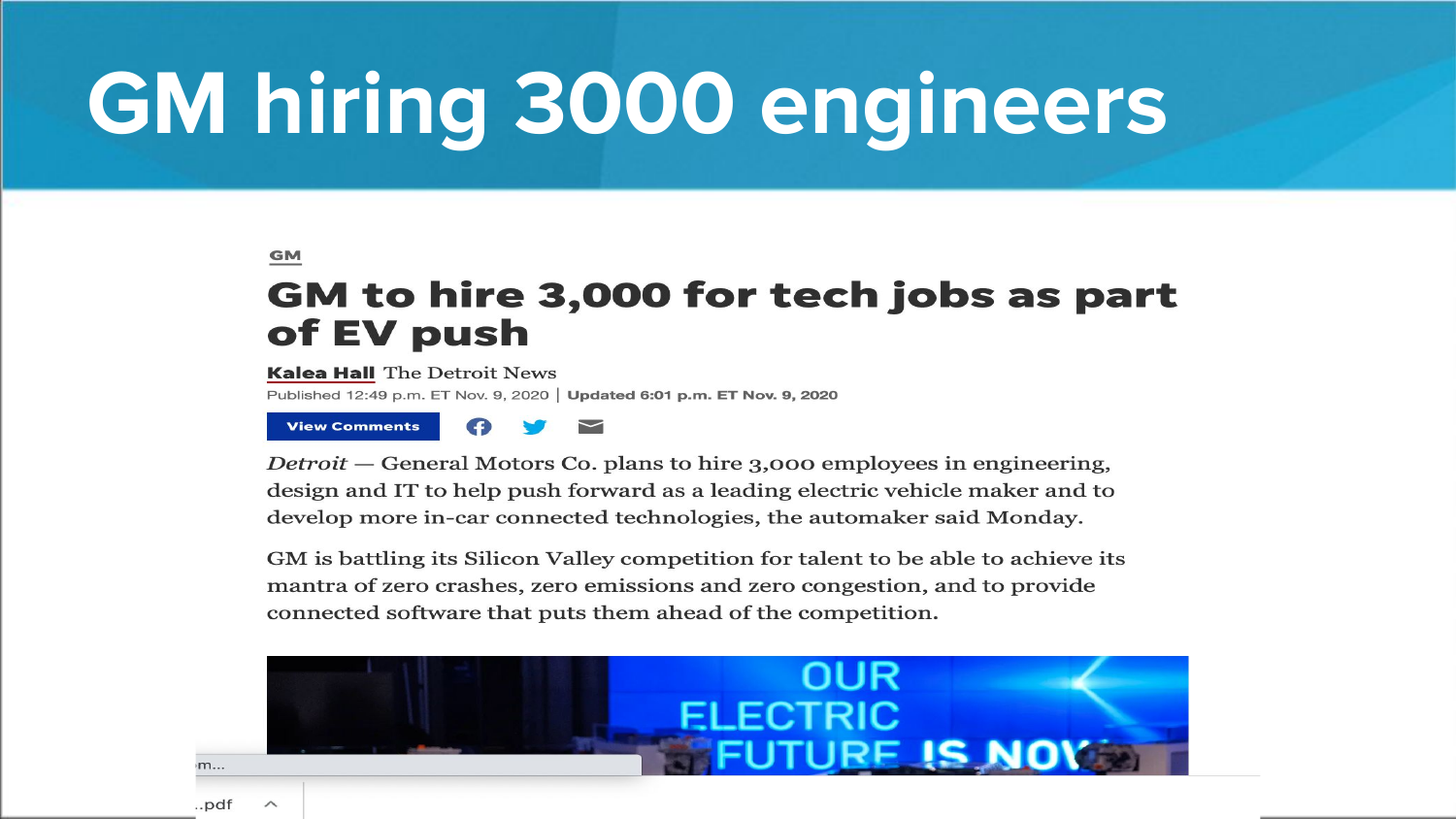#### **LockheedMartin: heavy recruiting in high school**

- Paid internships
- Tuition help
- Good salary \$20-25/hr.
- Job waiting the day after graduation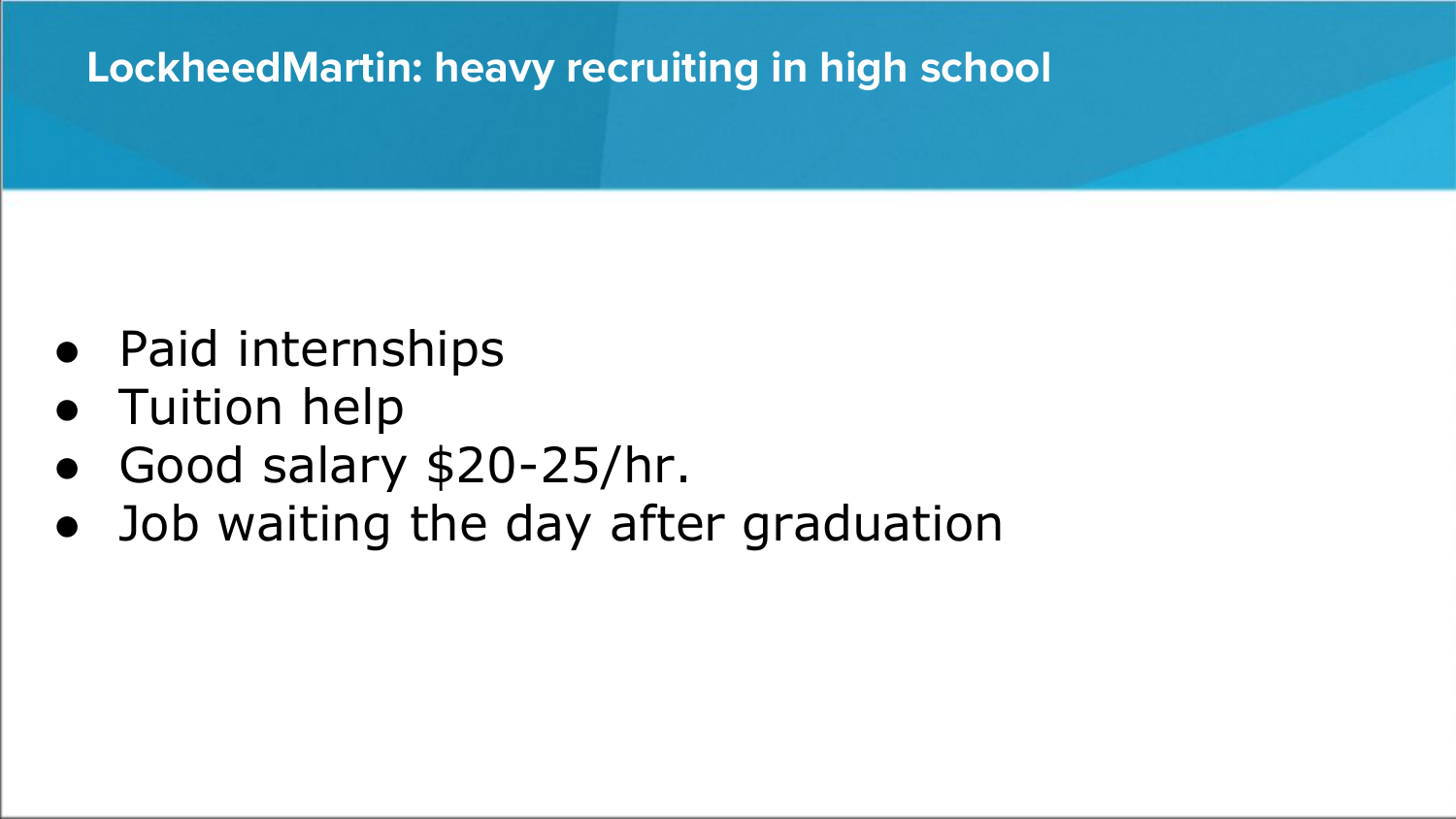#### Java certs and the path

In order of difficulty:

- CodeHS "Java 1" cert...a little easier than the AP.
- The AP. Still an option!

Oracle 811 cert...a little harder than the AP imho but doable Oracle 819 (OCA) Within reach of advanced/2nd year Java students.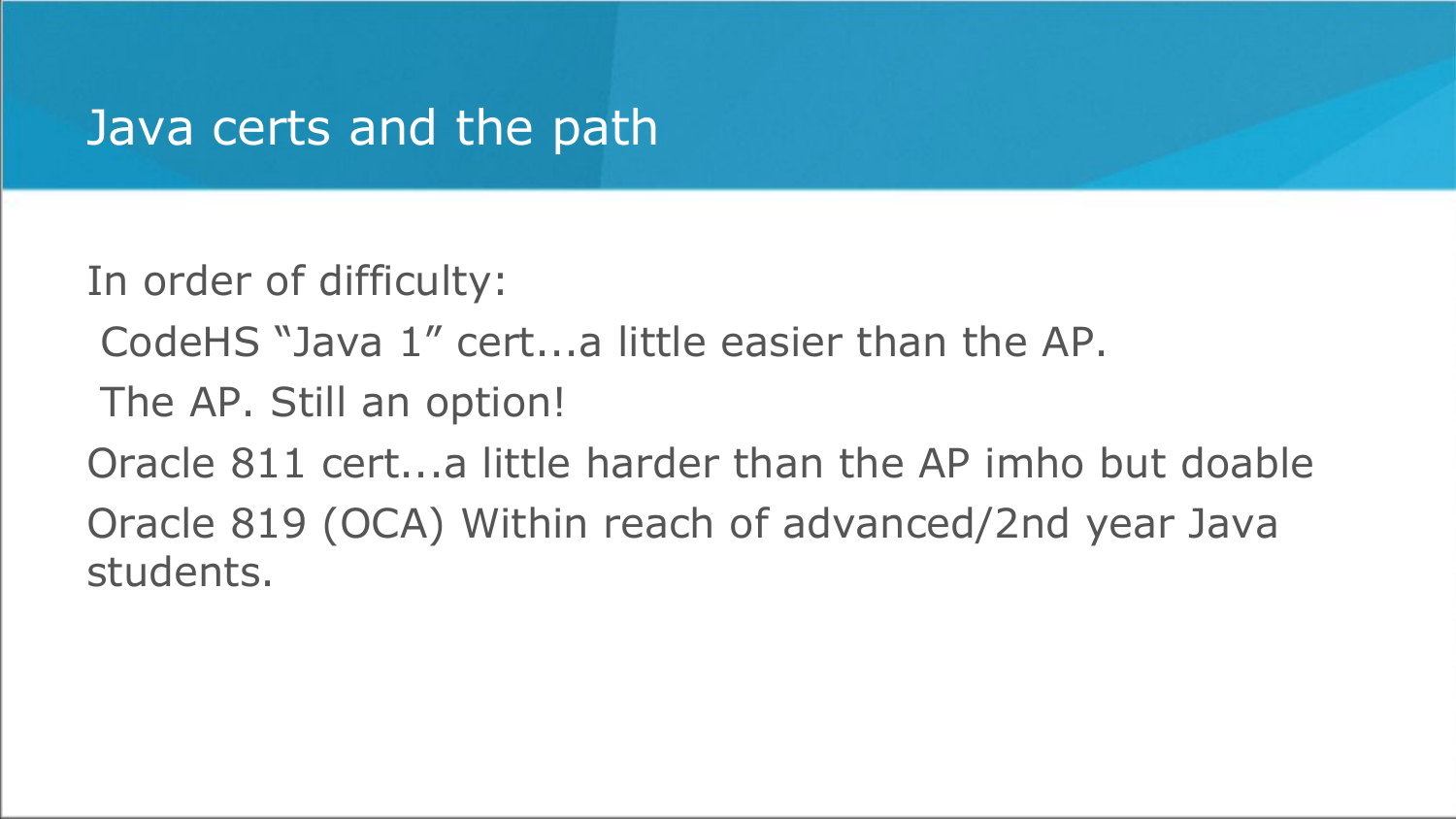## **2 Different Learning Paths**

- Adult learners/career changers, for whom most learning paths and certs are built, learn and work differently from high school students.
- Remember this as you shape your approach to certs.
- Adult learners/career changers work in big chunks of time, high school students have small chunks and are easily pulled away. They are busy!
- The trick is to look at certs and associated material and ask whether they have utility in a high school setting.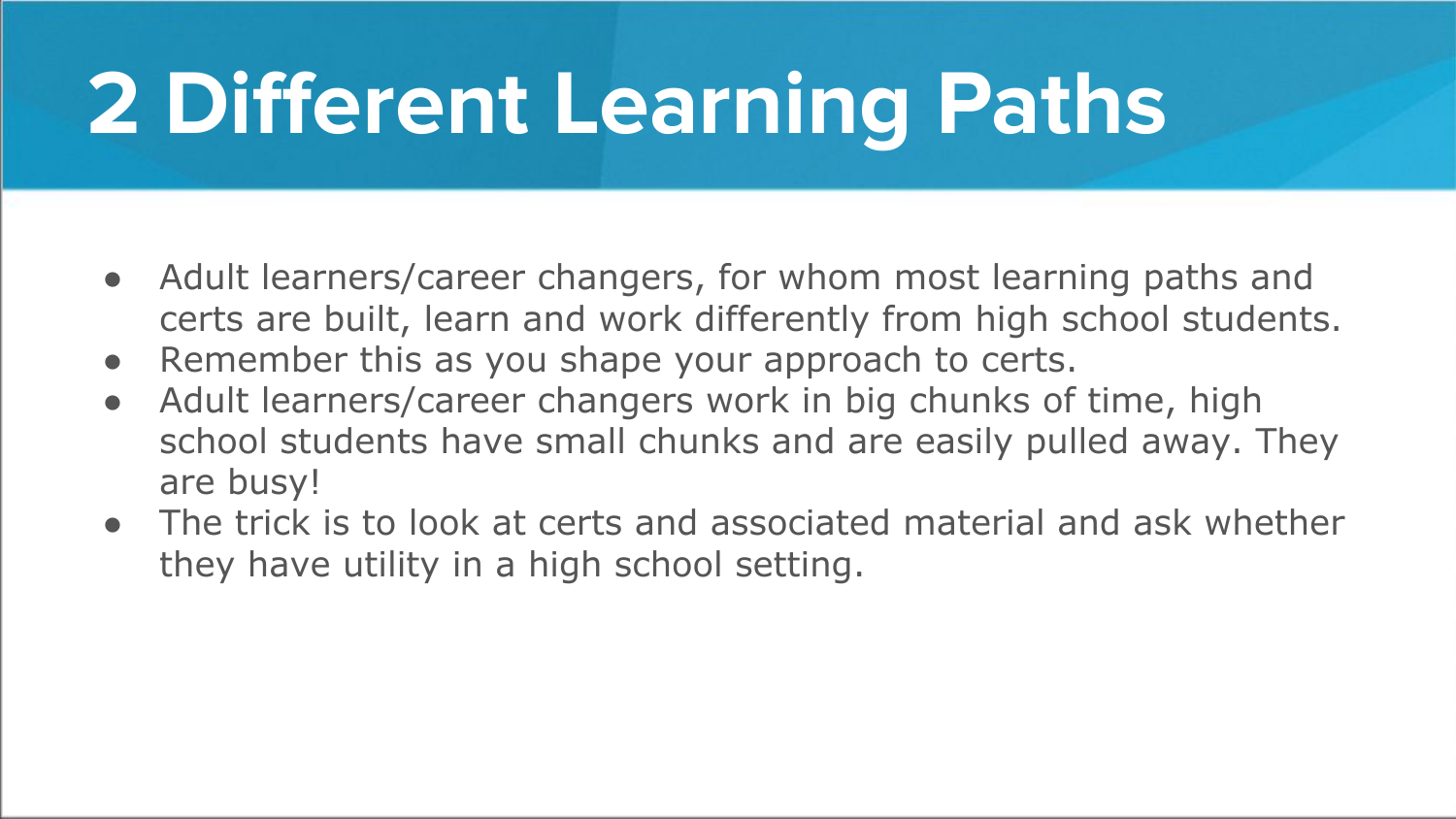#### **CodeHS certs--a great way to start!**

You want your students to get started with certs while they are in high school.

You want them to have success. CodeHS certs are great "starter certs".